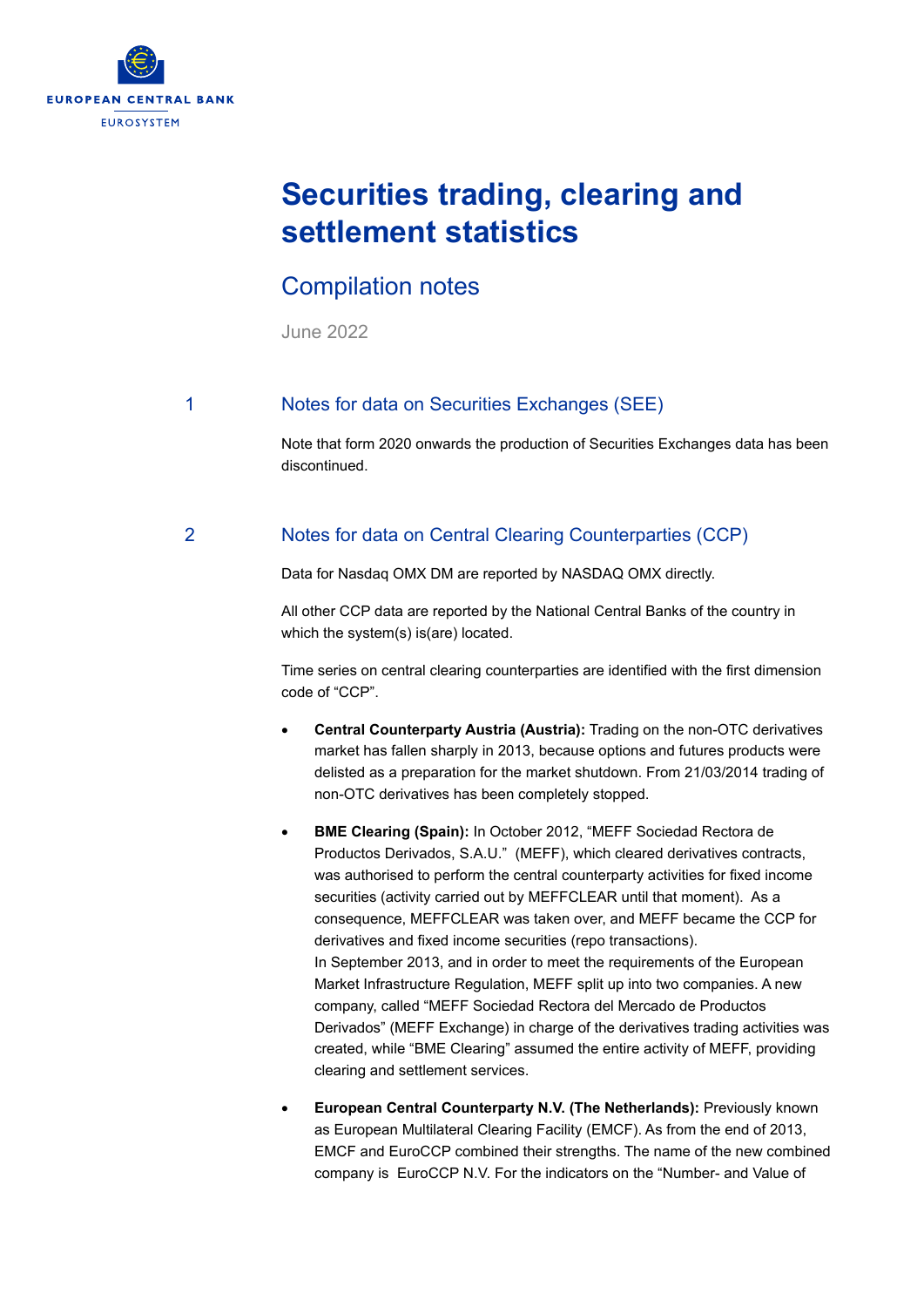securities transfers for settlement of cleared transactions", the "totals" include transactions of the EuroCCP with the non-EU counterpart central securities depositories of Switzerland (SIX SIS) and Norway (VPS).

- **ICE Clear Netherlands (The Netherlands)**: ICE Clear Netherlands is a central counterparty for derivatives. Previously named Holland Clearing House. As from May 2017, the ICE Clear Netherlands is no longer providing clearing services for the Dutch market
- **KDPW\_CCP S.A. (Poland)**: KDPW\_CCP started clearing of EUR OTC trade as of 3 April 2018. Consequently, the amendments of the Detailed Rules of the OTC Clearing System applicable to EUR OTC trade entered into force, including provisions governing trades denominated and cleared in EUR concerning the application of the EURIBOR and EONIA rates, as well as provisions governing the calculation of margins and valuation of such trades. KDPW\_CCP's new service offers the clearing of EUR OTC trade in interest rate derivatives whose underlying is EURIBOR or EONIA. KDPW\_CCP S.A. has launched the service of clearing WIBOR 1M IRS with tenors extended up to 20 years. The clearing service previously covered tenors up to 3 years. As a result, the tenors of transactions accepted for clearing are the same for all IRS (WIBOR 1M, 3M, 6M): up to 20 years.

From 5 October 2020 KDPW\_CCP has been clearing all SP sale transactions (except for conditional ones) concluded on TBSP BondSpot in the organized trading formula.

- **Casa Romana de Compensatie SA (RCH) (Romania)**: Romanian Clearing House (RCH) acted as central counterparty for financial, equity and commodities derivatives contracts traded at SIBEX Sibiu Stock Exchange, Romania. Romanian Clearing House was established in 1998, has been authorised as a CCP by the Romanian regulatory authority (i.e. the Romanian National Securities Commission) in 2005. Casa Romana de Compensatie ceased its activity at the end of 2014 and the transactions in derivatives concluded on SIBEX Sibiu Stock Exchange are now cleared by the Athens Exchange Clearing House – Athex Clear.
- **Casa de Compensare Bucuresti SA (CCB) (Romania)**: Bucharest Clearing House (CCB) is authorised as a clearing house and central counterparty. Since 14 September 2007, it performs specific activities under the oversight of the Romanian Securities Commission. CCB is owned by (with a share of 52.5%) the Bucharest Stock Exchange (BVB). The CCB role is to perform the registration, guarantee, clearing and settlement of transactions involving financial derivatives (FD), concluded on the Bucharest Stock Exchange Derivatives Market, using an integrated platform with the trading system, thus offering one single point of access for the participants. CCB ensures the adequate carrying out of operations mentioned in the previous paragraph, by performing the functions of clearing house and central counterpart as well as administrating risks to which is exposed by means of using specific mechanisms, techniques and instruments. Case de Compensare Bucuresti SA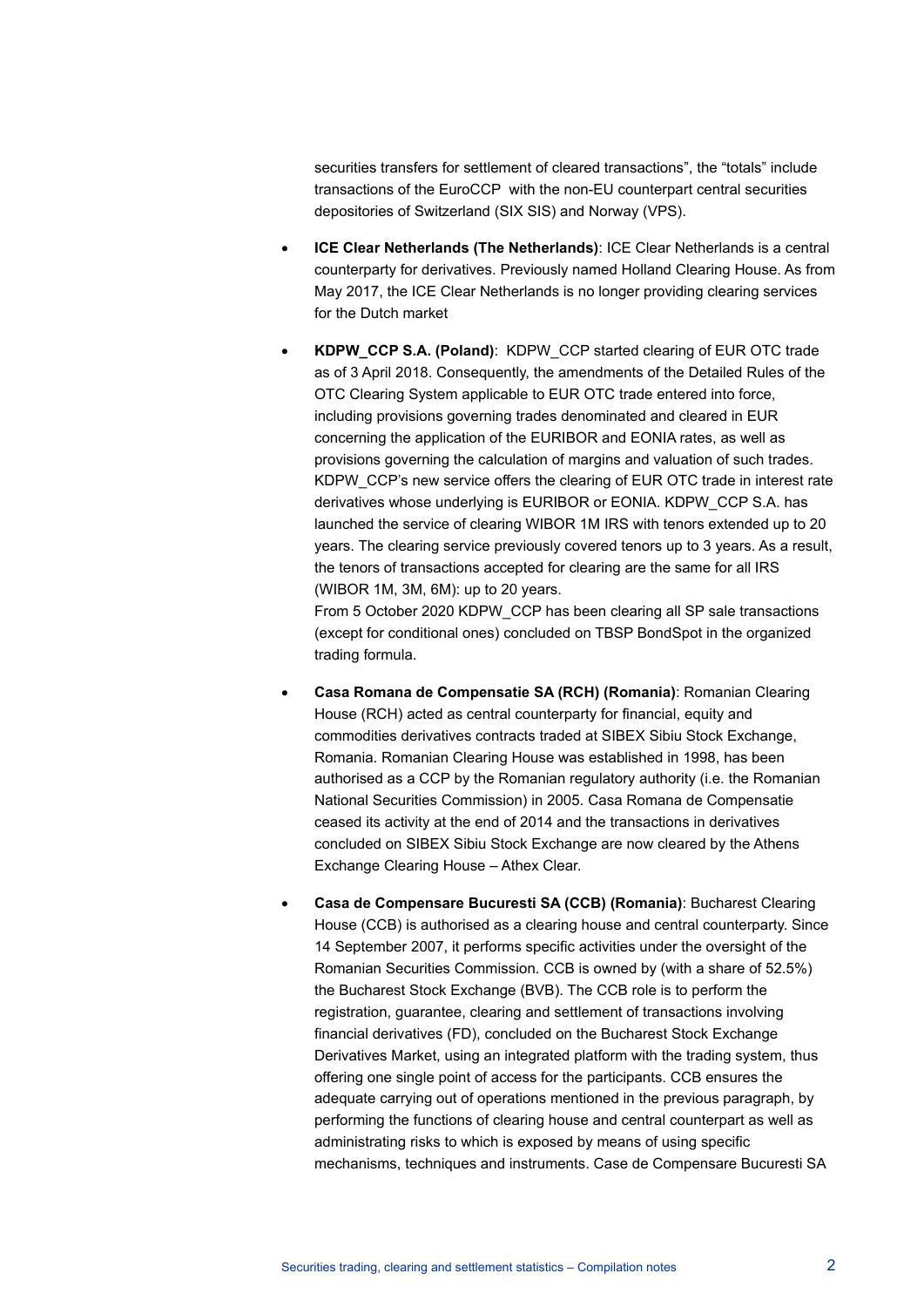has been inactive since 2014. As of 2016, the Financial Supervisory Authority in Romania withdrew the authorisation of CCB.

- **Nasdaq OMX DM (Sweden):** Repo transactions were reported for the first time, from 2013.
- **OMIClear (Portugal):** OMIClear has acted as a clearing house, a central counterparty and a settlement system for Iberian energy markets since July 2006, having obtained authorisation to operate as a CCP under EMIR in October 2014. Currently, OMIClear provides clearing and settlement services for:
	- power derivatives contracts stemming from the associated market (OMIP derivatives), whereby listed contracts cover several different load types (base load, peak load and solar), a number of countries (Spain, Portugal, France and Germany) and multiple maturities (ranging from overnight to ten years ahead);
	- natural gas derivatives contracts stemming from the associated markets (OMIP, MIBGAS derivatives and MIBGAS) – particularly physical futures contracts relating to the Spanish virtual trading point (PVB) – with maturities ranging from overnight to two years ahead.

OMIClear's clearing and settlement activity comprises (i) the registration of trades stemming from the above-mentioned markets, (ii) assessment of the risk exposures arising from the relevant positions, (iii) calculation of the collateral required to cover those risk exposures, (iv) daily cash settlement via the TARGET payment system, (v) notification of physical positions to the Iberian power spot market and the Iberian transmission system operator for natural gas, and (vi) the billing process.

#### 3 Notes for data on Centralised Securities Depositories (SST)

Data for Euroclear Sweden is reported directly by the organisation itself.

All other data are reported by the National Central Banks of the country in which the system(s) is(are) located.

Time series on centralised securities depositories are identified with the first dimension code of "SST".

- Data for the **Central Depository and Clearing Company Inc. (Središnje klirinško depozitarno društvo) (Croatia)** is not yet planned for inclusion.
- **Euroclear Belgium:** In January 2009, the platform ESES (Euroclear Settlement of Euronext-zone Securities) was launched in Belgium.
- **Euroclear France:** The figures since 2007 are based on a new methodology related to the implementation of the single platform ESES (Euroclear Settlement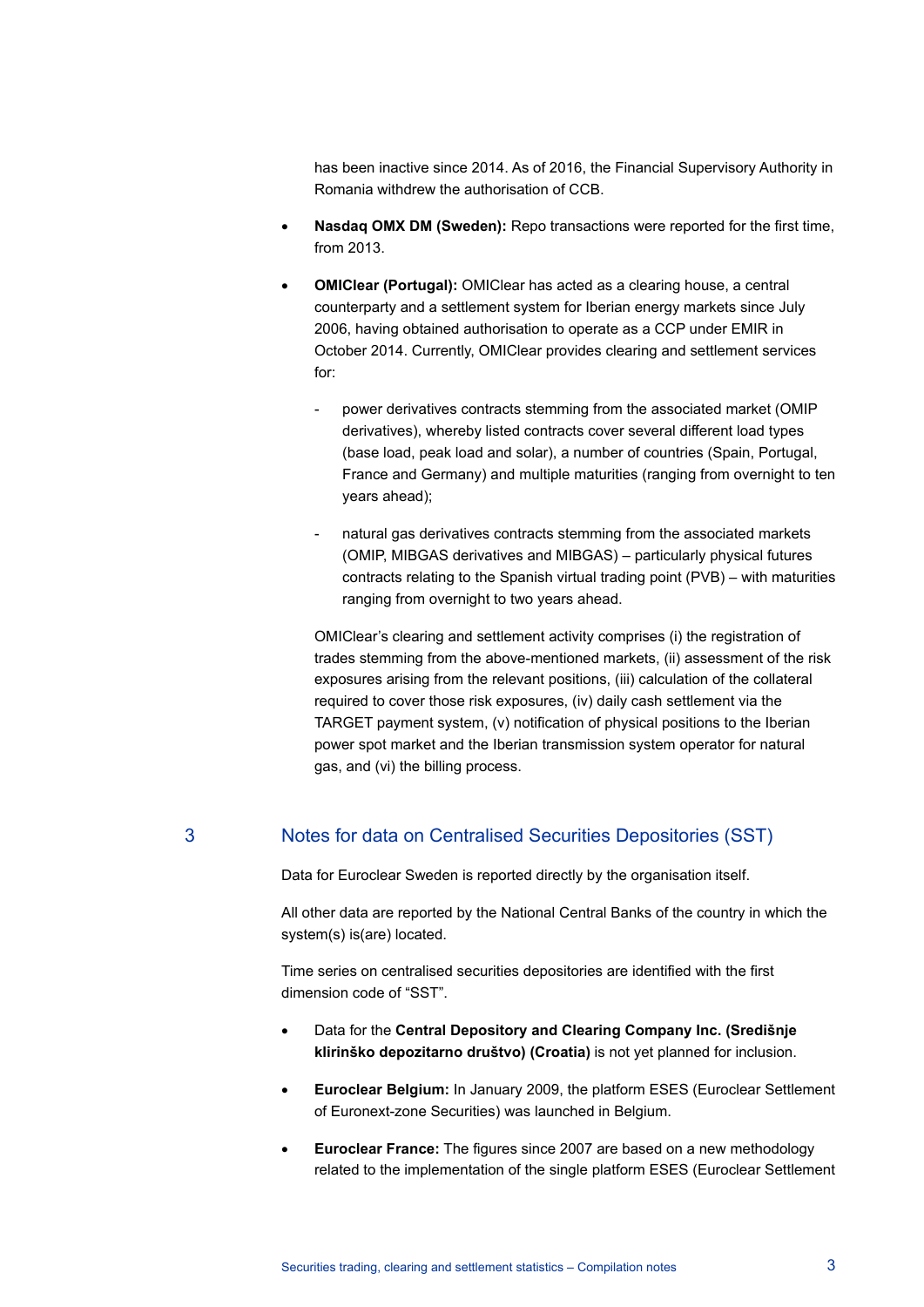of Euronext-zone securities), launched in November 2007 in France. This may trigger a break in series when comparing the figures with those from previous years.

- **Monte Titoli (Italy):** Delivery instructions do not include corporate actions, deposits and withdrawals on securities, money transfers and roll over transactions.
- **Euroclear Netherlands:** Until 2009, bonds include short-term papers. As from 2009 bonds exclude short-term papers. In January 2009, the platform ESES (Euroclear Settlement of Euronext-zone Securities) was launched in The Netherlands.
- **OeKB (WSB SYSTEM) (Austria):** 'Number of direct participants': the domestic central securities depository (CSD) that participates in OeKB is OeKB itself.
- **Euroclear Finland:** Number of direct participants': Euroclear Finland's link participants are CSDs (free-of-payment links). 'Value of securities held in central securities depositories': Warrants and exchange-traded funds are included in "Equity" in 2004, and "Other" in 2005 and 2006.
- **SKD, RM-SYSTEM, SCP and CDCP (Czech Republic):** The CSD (CDCP) started its operations in the Czech Republic in 2010. Commonly with the SKD, which is a Securities Settlement System (SSS) and register for short-term securities run by Česká národní banka, they fulfil a role of institutions in the Czech Republic which fully carries out the functions of a CSD. The Securities Centre (SCP) stopped its activities in 2010 and at the same time the Central Securities Depository (CDCP, former UNIVYC) took over the records`
- **Regional SSSs (Spain):** Bolsas y Mercados Españoles ("BME") decided to integrate all the services related to central securities depositories provided by the regional Securities Settlement Systems in the Sociedad de Gestión de los Sistemas de Registro, Compensación y Liquidacion de Valores, S.A. ("IBERCLEAR"). Therefore, SCL Valencia, SCL Bilbao and SLC Barcelona transferred all their securities positions to IBERCLEAR on January 2016, September 2016 and December 2016 respectively and do no longer provide SSS services.
- **SC Depozitarul Sibex SA (Romania):** As of 2017, the SC Depozitarul Sibex SA is no longer active.
- **ECSD (Estonia):** Since 17 September 2017, the ECSD is no longer providing services.
- **SITEME (Banco de Portugal):** Since 30 November 2012, SITEME (Banco de Portugal) is no longer providing services.
- **Nasdaq CSD SE Estonian Securities Settlement System:** On 18 September 2017, the Nasdaq CSD SE Estonian SSS started operating.